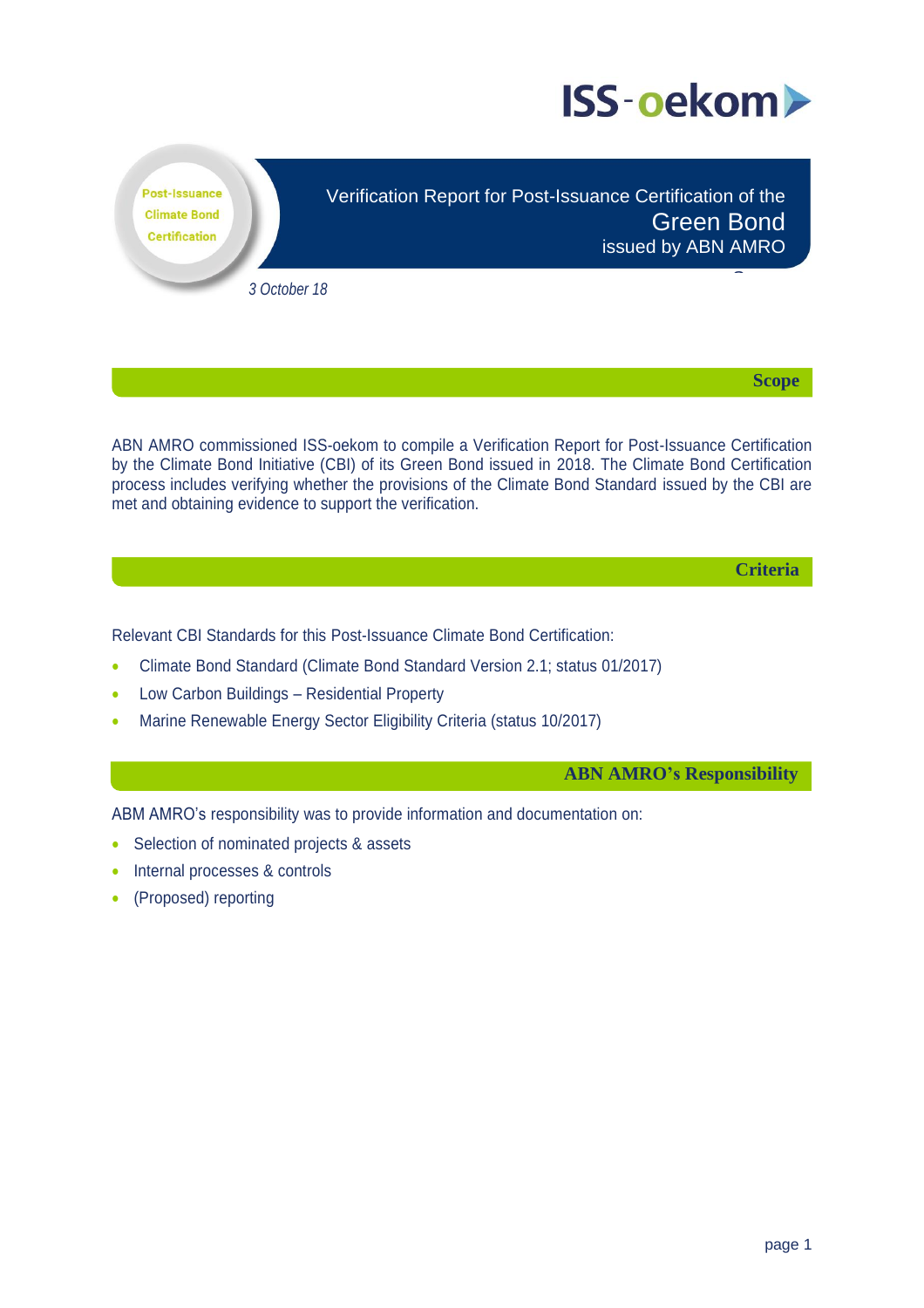# **ISS-oekom>**

## **ISS-oekom's Responsibility as a Verifier**

ISS-oekom reviewed the information and documentation provided and developed by ABM AMRO to assess the Green Bond's alignment with the CBI requirements:

- Conformance with the selection of nominated projects & assets requirements
- Conformance with the internal processes & controls requirements
- Conformance with the reporting requirements

ISS-oekom's approach to assess whether the issuer meets the criteria of the CBI standard was as follows. The issuer provided an overview over the assets to be included in the Green Bond asset pool and the relevant processes regarding the proceeds (e.g. use of proceeds, management of proceeds) to ISS-oekom. Further, the issuer needed to fill in a questionnaire that covers all criteria of the Climate Bonds Standard 2.1. Additionally, the issuer had to provide background documents that elaborate further on the information mentioned in the questionnaire. With the help of this questionnaire and the background documents, ISS-oekom carried out a desk-based assessment of the CBI criteria. In case any answers were unclear, ISS-oekom contacted the issuer for more details and clarification.

### **Restriction on Distribution and Use of Report**

This Verification Report for Post-Issuance Climate Bond Certification including all documentation provided alongside is intended for the use of ABN AMRO and the Climate Bond Standard Board. The present document may be published by ABN AMRO, CBI and ISS-oekom. CBI and ISS-oekom agree to publish the report with the consent of ABN AMRO.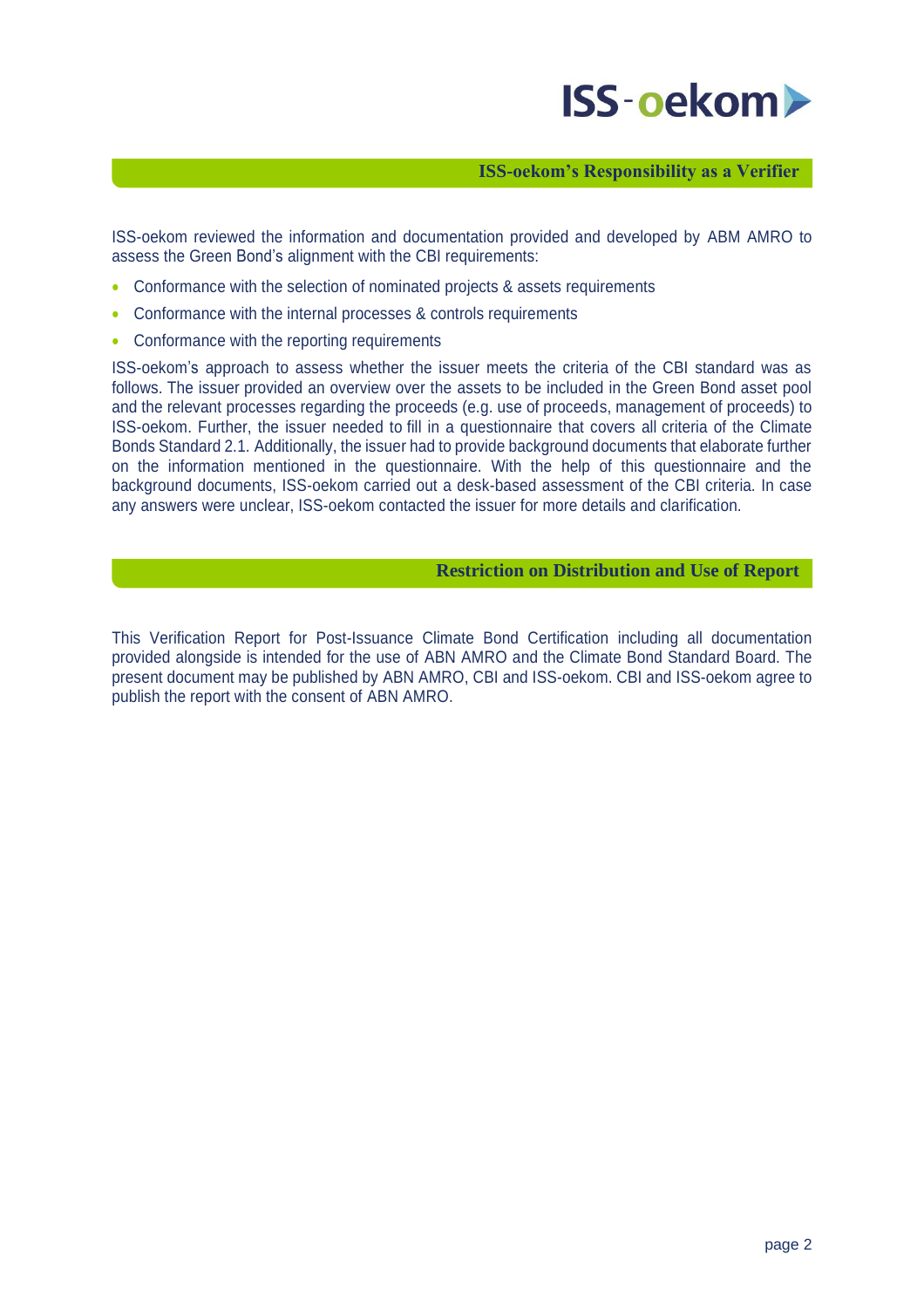

**Opinion**

Based on the limited assurance procedures conducted on ABN AMRO's Green Bond, ISS-oekom found no evidence for non-conformance with the Climate Bond Standard's post-issuance requirements.

Offers

Robert Haßler ISS-oekom Munich, 3 October 2018